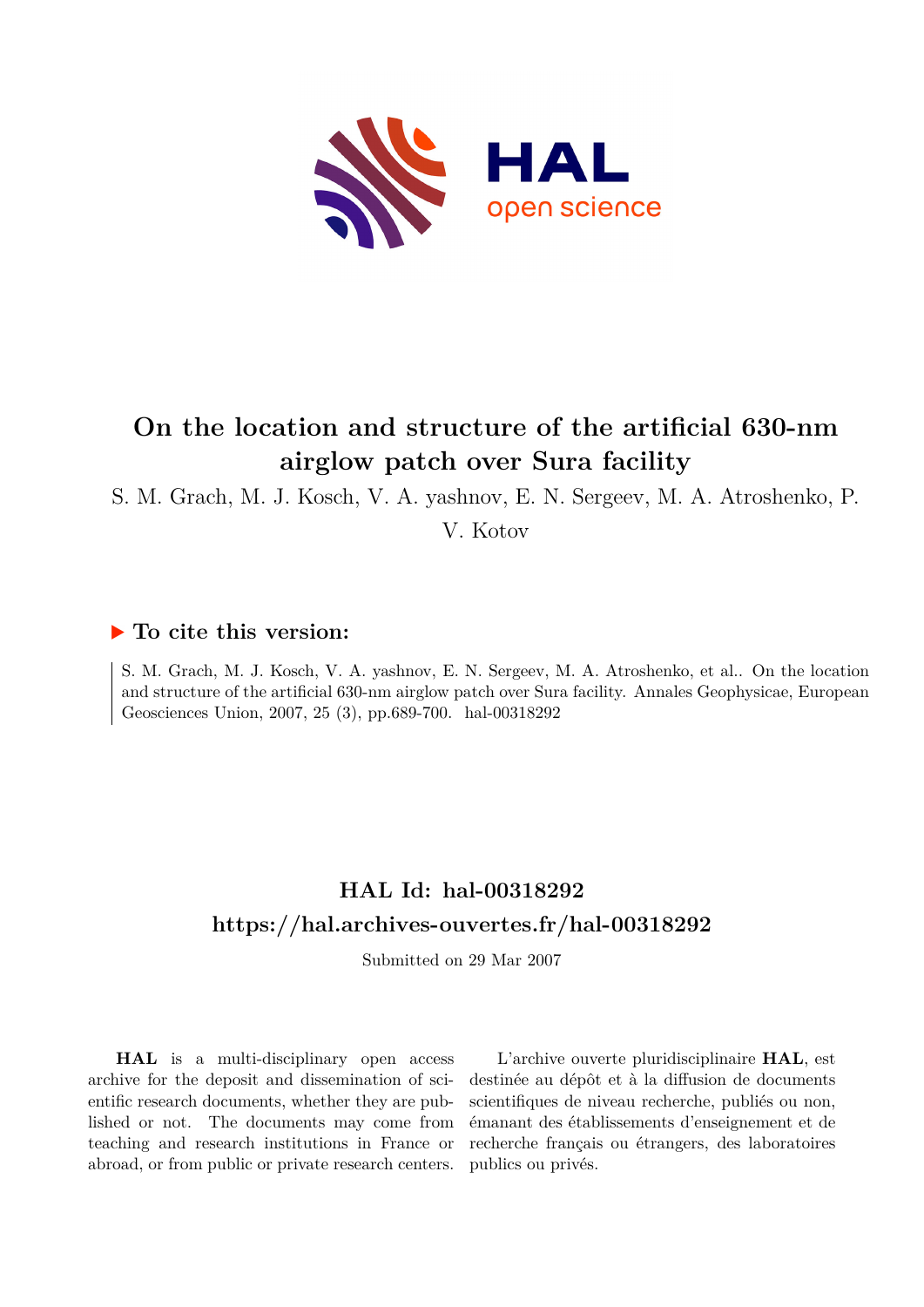# <span id="page-1-0"></span>**On the location and structure of the artificial 630-nm airglow patch over Sura facility**

 $\mathbf{S}.$  M. Grach<sup>1,2</sup>, M. J. Kosch<sup>3,4,5</sup>, V. A. Yashnov<sup>1</sup>, E. N. Sergeev<sup>2</sup>, M. A. Atroshenko<sup>1</sup>, and P. V. Kotov<sup>1,2</sup>

<sup>1</sup>Radiophysics Faculty, State University of Nizhny Novgorod, Russia

<sup>2</sup>Radiophysical Research Institute, Nizhny Novgorod, Russia

<sup>3</sup>Communication Systems, Lancaster University, Lancaster LA1 4WA, UK

<sup>4</sup>Honorary Research Fellow, University of Kwazulu-Natal, Durban 4001, South Africa

<sup>5</sup>Currently at Space Vehicles Directorate, Air Force Research Laboratory, Hanscom Air Force Base, MA, USA

Received: 13 September 2006 – Revised: 2 February 2007 – Accepted: 15 February 2007 – Published: 29 March 2007

**Abstract.** Results are presented of the artificial optical emission of the atomic oxygen red line (the radiation of level  $O(^1D)$  with a wavelength of 630 nm) from the HF-pumped ionosphere, obtained in September 2004 at the SURA heating facility situated near Nizhny Novgorod, Russia. For vertical pumping the airglow patch was increasingly displaced to the north, up to 7–8◦ , with increasing reflection altitude. For large brightness of the emission, the airglow patch started to develop at the northern edge of the pump beam and later expanded to the south. These effects are attributed to the precipitation of supra-thermal electrons from the pump wave upper hybrid resonance altitude to lower altitudes where excitation of the  $O(^{1}D)$  level is more effective due to the larger density of atomic oxygen, and the  $O(^1D)$  lifetime is shorter. For a pump beam inclination of 12◦ to the south, the optical spot was displaced by 4–5◦ to the south relative to the straight-line projection of the pump beam onto the sky. This exceeds that expected from the ray tracing and may be related, most probably, to the so-called "magnetic zenith" effect. In addition, mid-scale (1–10 km) magnetic field-aligned structures were observed in the pumped volume of the ionosphere. The east-west motions of the airglow patches are also analyzed.

**Keywords.** Ionosphere (Active experiments; Wave-particle interactions)

## **1 Introduction**

A powerful O-polarized HF radio wave injected into the ionospheric F-region from the ground excites HF plasma waves near and slightly below its reflection point. These waves heat the plasma (a 250–300% enhancement of the electron temperature can be achieved) and accelerate electrons up to energies of 5–30 eV [\(Carlson et al., 1982;](#page-11-0) [Leyser](#page-12-0) [et al., 2000\)](#page-12-0). Recently, [Gustavson et al.](#page-11-1) [\(2005\)](#page-11-1) found some evidence of electron acceleration up to 60 eV. The plasma heating and electron acceleration cause an airglow enhancement due to excitation of the neutrals by electron impact [\(Haslett and Megill, 1974\)](#page-11-2). The brightest optical emission is the red line of atomic oxygen (the radiation of level  $O(^1D)$ with a wavelength of 630 nm and has an excitation threshold energy of 1.96 eV). The other emissions from atomic oxygen and molecular nitrogen (O and  $N_2$ ) at wavelengths 557.7 nm [level  $O(^{1}S)$ ], 844.6 nm [level  $O(3p^{3}P)$ ] and 427.8 nm [level  $N_2^+(B^2\Sigma_u^-)$ ] have larger excitation thresholds (4.17, 10.99, 18 eV, respectively) and smaller excitation cross sections; see, e.g. [Gustavson et al. \(2005\)](#page-11-1). The artificial airglow has been studied since early 1970s at different ionospheric heating facilities, such as Arecibo (Puerto-Rico), Platteville (Boulder, Colorado), EISCAT (Tromsø, Norway), SURA (Nizhniy Novgorod, Russia), HAARP and HIPAS (Alaska). Observations of the artificial airglow are used to study the electron acceleration by HF pump-driven electrostatic plasma waves, as well as for mapping of the ionosphere [\(Haslett and Megill, 1974;](#page-11-2) [Bernhardt et al., 1989a,](#page-10-0)[b;](#page-11-3) [Leyser](#page-12-0) [et al., 2000;](#page-12-0) [Bernhardt et al., 1991,](#page-11-4) [2000;](#page-11-5) [Pedersen and Carl](#page-12-1)[son, 2001;](#page-12-1) [Gustavson et al., 2001,](#page-11-6) [2005;](#page-11-1) [Gumerov et al.,](#page-11-7) [1999;](#page-11-7) [Grach et al., 2004;](#page-11-8) [Kosch et al., 2002a,](#page-11-9) [2005\)](#page-12-2). Mapping of the pumped volume with CCD cameras is used for remote sensing of the large-scale irregularities of both natural and HF-pump driven origin. Velocities of their drift motion, as well as diffusion coefficients and the lifetime of the  $O(^{1}D)$ quenching can be determined from an analysis of the artificial airglow images [\(Bernhardt et al., 1989b;](#page-11-3) [Leyser et al.,](#page-12-0) [2000;](#page-12-0) [Bernhardt et al., 2000;](#page-11-5) [Pedersen and Carlson, 2001\)](#page-12-1). Recently, the so-called magnetic zenith effect (MZE), a significant enhancement of the airglow intensity accompanied by a dramatic increase in the electron temperature during pumping along the geomagnetic field line direction, was discovered with the use of optical observations at the HAARP

**Annales**

**Geophysicae**

*Correspondence to:* S. M. Grach (sg@nirfi.sci-nnov.ru)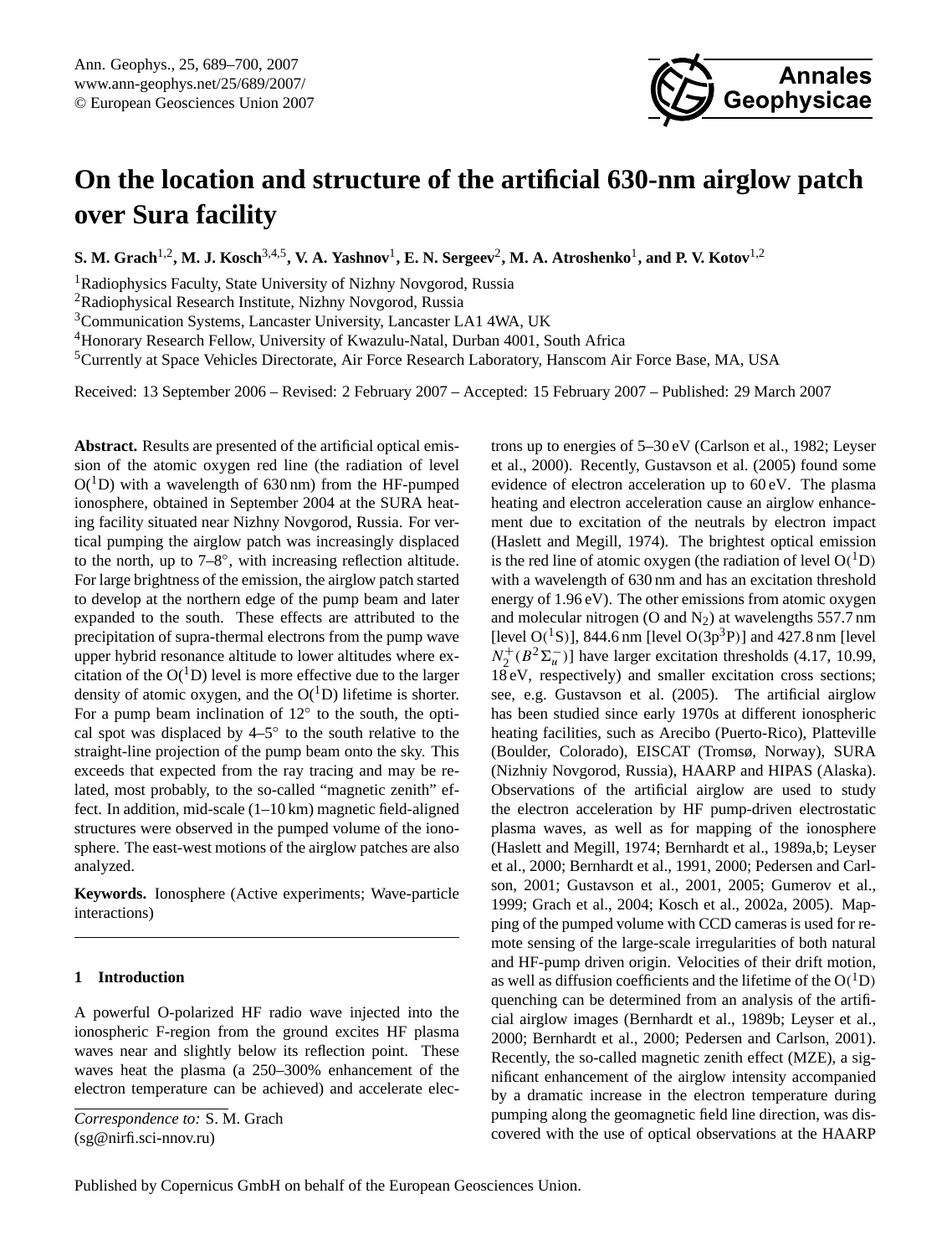and EISCAT facilities [\(Kosch et al., 2000;](#page-11-10) [Gurevich et al.,](#page-11-11) [2002;](#page-11-11) [Pedersen et al., 2003;](#page-12-3) [Rietveld et al., 2003\)](#page-12-4). In some experiments mid-scale (∼1 km) magnetic field-aligned structures in the HF pumped ionosphere are seen in the optical images (see, e.g. [Djuth et al., 2005\)](#page-11-12). Such structures were also obtained by different radio methods and in-situ measurements [\(Basu et al., 1997;](#page-10-1) [Kelley et al., 1995;](#page-11-13) [Frolov et al.,](#page-11-14) [2001;](#page-11-14) [Myasnikov et al., 2001;](#page-12-5) [Djuth et al., 2006\)](#page-11-15). The existence of such structures is supported by theoretical predictions (e.g. [Perkins and Valeo, 1974;](#page-12-6) [Vas'kov and Gurevich,](#page-12-7) [1979;](#page-12-7) [Gurevich et al., 2002\)](#page-11-11).

Two candidates for the electron acceleration are Langmuir waves and upper hybrid turbulence. Langmuir waves appear due to the ponderomotive parametric instabilities near the pump wave reflection point  $z_0$ , at which  $f_{pe}(z_r)=f_0$ , and propagate mainly along the magnetic field [\(Al'ber et](#page-10-2) [al., 1974;](#page-10-2) [Perkins et al., 1974;](#page-12-8) [DuBois et al., 1990\)](#page-11-16). Upper hybrid waves initially appear due to the thermal parametric instability, mainly across the magnetic field, a few kilometers below  $z_r$  near the upper hybrid (UH) resonance altitude  $z_{\text{UH}}$ , at which  $f_{\text{pe}}(z_{\text{UH}}) = [f_0^2 - f_{\text{ce}}^2(z_{\text{UH}})]^{1/2}$ , where  $f_{\text{pe}}$ and  $f_{ce}$  are the local ionospheric electron plasma and electron cyclotron frequencies, respectively [\(Grach et al., 1977;](#page-11-17) [Vas'kov and Gurevich, 1977;](#page-12-9) [Robinson, 1989\)](#page-12-10). During the developed stage of the thermal parametric instability, the upper hybrid waves essentially broaden their spatial and angular spectrum [\(Grach et al., 1981\)](#page-11-18) and excite, as a pump, daughter upper hybrid, Langmuir, and lower hybrid waves under different ponderomotive nonlinear processes [\(Grach,](#page-11-19) [1981;](#page-11-19) [Kuo et al., 1997;](#page-12-11) [Istomin and Leyser, 1998;](#page-11-20) [Mishin](#page-12-12) [et al., 2004\)](#page-12-12). The question of which candidate dominates is under long-standing theoretical discussion [\(Weistock and](#page-12-13) [Bezzerides, 1974;](#page-12-13) [Gurevich et al., 1985;](#page-11-21) [Grach et al., 1986;](#page-11-22) [Dimant et al., 1992;](#page-11-23) [Grach, 1999;](#page-11-24) [Gurevich et al., 2002;](#page-11-11) [Is](#page-11-25)[tomin and Leyser, 2003\)](#page-11-25) but still remains to be resolved. Recent experimental achievements demonstrated that for long  $\left(\geq 10 \text{ s}\right)$ , pumping electron acceleration is linked to the upper hybrid turbulence while short  $(\gtrsim 10 \,\text{ms})$  pump pulses provide an effective acceleration by Langmuir waves [\(Gumerov et al.,](#page-11-7) [1999;](#page-11-7) [Gustavson et al., 2001;](#page-11-6) [Kosch et al., 2002b;](#page-11-26) [Grach](#page-11-8) [et al., 2004;](#page-11-8) [Gustavson et al., 2005\)](#page-11-1). Notice that [Mishin et](#page-12-12) [al.](#page-12-12) [\(2004\)](#page-12-12) have shown that lower hybrid waves can efficiently accelerate electrons during HF heating, although to lesser energies than Langmuir waves.

Below we report new results on the mapping of the ionospheric pumped volume in the oxygen red line (630 nm) obtained at the SURA heating facility. These experiments were aimed at studying the MZE for mid-latitude conditions: at the SURA facility the magnetic field elevation angle (71.5°) is less than at EISCAT and HAARP (77.2° and 75°, respectively), therefore conditions for the MZE must be different at the SURA facility [\(Gurevich et al., 2005\)](#page-11-27). Some evidence of the MZE at the SURA facility has been obtained by radiotomography from satellites [\(Tereshchenko et al., 2004\)](#page-12-14). In our experiments we have found new evidence of the MZE. In

addition, we were able to resolve mid-scale magnetic fieldaligned structures in the pumped volume; analyzed east-west motions of the airglow patches; and we observed a northward displacement of the airglow patch with increasing pump wave reflection height for vertical pumping. A comparison of the optical patch positions along the north-south meridian with ray tracing of the pump wave reveals which electrostatic waves were responsible for the electron acceleration and therefore for the artificial optical emissions.

## <span id="page-2-0"></span>**2 Experimental data**

The experiment was carried out in September 2004 at the SURA radio facility near Nizhny Novgorod, Russia (geographical coordinates 56.13◦ N, 46.10◦ E, geomagnetic field declination and inclination are  $\approx 10.0^{\circ}$  east and  $\approx 71.5^{\circ}$ , respectively). According to the ionospheric conditions, on 14 September the SURA facility was operated at frequencies close to the fourth electron gyroharmonic (5.275– 5.345 MHz). On the other days of the campaign (15, 17 and 18 September) SURA was operated at the lowest available frequency of transmitters,  $f_0$ =4.3 MHz. At this frequency the effective radiated power is  $\approx$ 150 MW. The HF beam width at the Sura facility is  $\approx$ 12° when pointing in the vertical direction and by about  $1-2°$  wider for beam dip angles of 12° and 16°, which were used in the experiment. A square wave pump modulation of 2 min on, 2 min off, with a period close to the radiative lifetime of  $O(^1D)$  (107 s), was used.

Optical imaging was performed using a Peltier-cooled front-illuminated bare CCD camera with 16-bit slow-scan read-out (SBIG ST9E). In addition to cooling, the images were binned down to 256×256 pixels, in order to increase sensitivity and reduce noise. A  $f=50 \text{ mm}$  F0.7 lens, giving a ≈13◦ field of view was used. Using the stars, the camera look direction was adjusted to be parallel to the pump beam. The relatively small field of view gives a spatial resolution of  $\approx 0.5$  km in the F-layer, suitable for imaging small-scale structures. For the entire campaign, a 630-nm filter was used with 27-s integration and 3-s housekeeping time, giving a 30-s cycle. Calibration of the images into Rayleighs was performed by using the same imager to view the reflected output of a known lamp. Optical observations of the HF pumped ionosphere were accompanied by recording the spectra of the Stimulated Electromagnetic Emissions (SEE), a secondary radiation from the ionospheric pumped volume [\(Leyser, 2001\)](#page-12-15), with a HP3585 spectrum analyzer. An ionosonde co-located with SURA made soundings every 10 min. However, some of the ionograms obtained during SURA operations could not be analyzed because of strong anomalous absorption of the ionosonde signal during HF pumping.

On 14 and 15 September the HF beam was pointed in the vertical direction. On 14 September the pump frequency changed every 4 min (from cycle to cycle) by 10 kHz near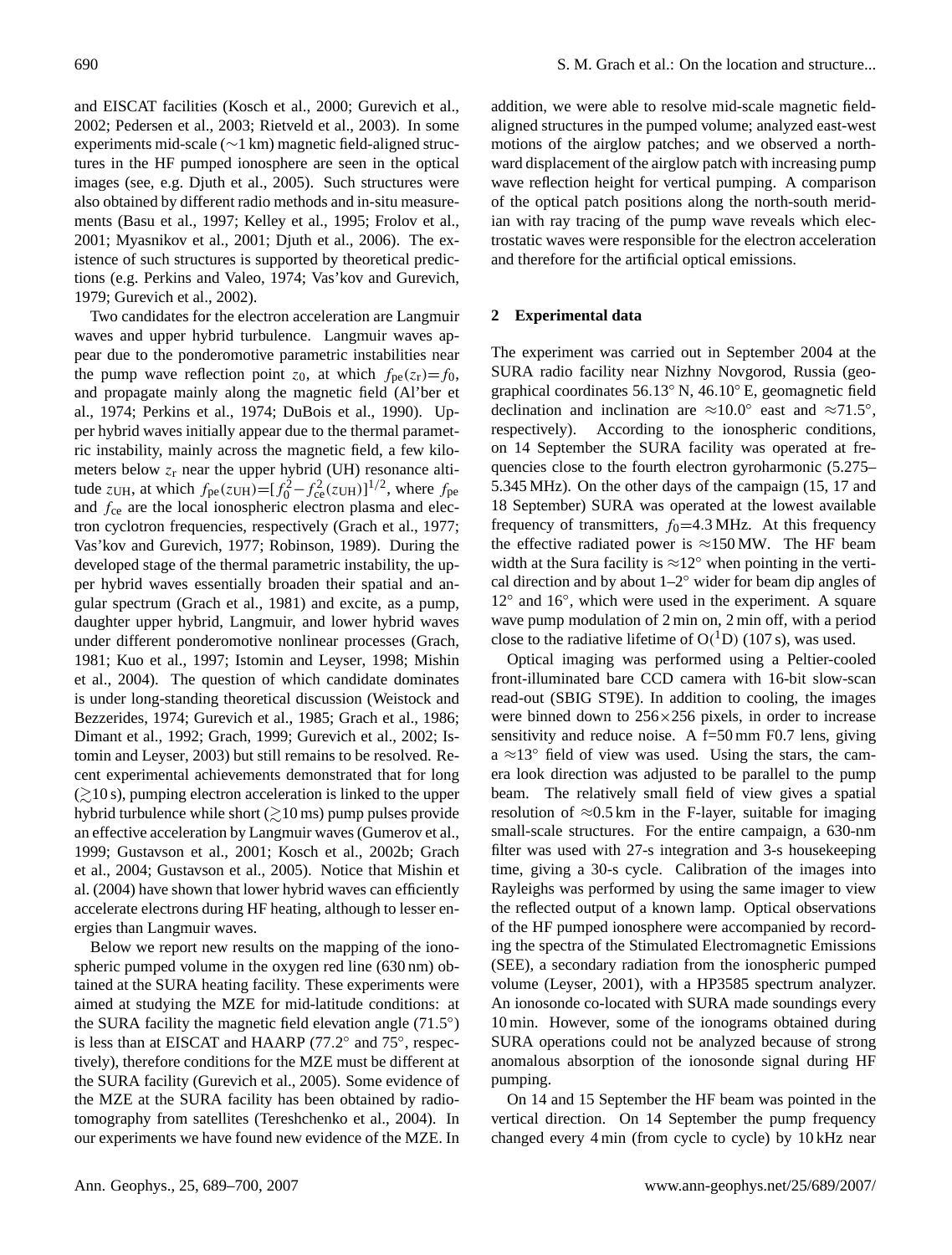4th electron gyroharmonic. As estimated by the Broad Upshifted Maximum feature's position in the SEE spectra (for details see, e.g. [Leyser, 2001\)](#page-12-15), the interaction between the pump wave and plasma occurred near 260–270 km altitude. Weak red line airglow with a maximum intensity of ∼5 R against a decreasing background was obtained around 21:21– 21:45 LT. Neither the structure of the images nor the average airglow intensity showed a clear dependence on the pump wave frequency.

On 15 September the experiment lasted from 21:10 LT till 23:24 LT with the pump wave frequency fixed at  $f_0$ =4.3 MHz. The data are presented in Figs. [1](#page-3-0)[–3.](#page-5-0) Figure 1 (top panel) shows the time sequence of 630-nm airglow intensity, spatially averaged over the imager field of view, in Rayleighs. The data have been background subtracted; the intensity is measured relative to a minimum background intensity obtained at 23:02 LT. The square wave represents the HF pump wave on/off cycles. A decrease in the background brightness for 21:10–23:00 LT is due to decreasing sunlight after sunset.

The lower panel of Fig. [1](#page-3-0) shows the real reflection height of the HF pump wave, derived from ionograms vs. time. It should be noted that the accuracy of such a derivation is quite low due to strong natural F-spread. For the ionogram analysis we used the lower border of the reflected ionosonde signal, the upper border would have given altitudes by about 30 km higher. However, the presence of the reflected HF pump wave signal ( $f_0 < f_{\text{O F2}}$ ) corresponded to critical frequencies  $f_{\text{O F2}}$  derived from the lower border. The presence of strong F-spread provides evidence for the existence of strong, largescale irregularities of plasma density in the upper ionosphere.

A correlation between pump wave on/off time and airglow intensity increase/decrease is clearly seen in the upper panel of Fig. [1](#page-3-0) during the interval 21:10–23:10 LT. The airglow intensity grows during each "pump on" interval (2 min), decreases during the "pump-off" intervals, somewhat faster during the first minute of no pumping. During the interval 21:10–21:25 LT, the average intensity of artificial airglow was ∼15 R above the background. Later, during the interval 21:30–21:40 LT, it increased up to 25 R, then noticeably decreased (up to  $\sim$ 10 R) after 21:44 LT, and further decreased down to ∼5 R after 22:12 LT. The reason for the intensity minimum at 22:20–22:24 LT is discussed later. After 23:08 LT the artificial airglow disappeared, together with a dramatic decrease in the SEE intensity, despite that the ionospheric plasma was still overdense according to ionograms, and the reflection of the pump wave was still observed.

A set of false color airglow patch images during one pump cycle (21:26:00–21:30:00 LT) is presented in Fig. [2.](#page-4-0) The end time of each 27-s integration is shown in the images. North and east are at the bottom and right of each image, respectively. The white circle corresponds to the straight-line projection of the 12◦ wide HF pump beam onto the sky, the black arrow shows the direction of the geomagnetic field projection onto the image (inclination  $\approx 10^{\circ}$  east). When processing



<span id="page-3-0"></span>**Fig. 1.** The average intensity of the 630-nm airglow above the background (top panel). The bars show the pump wave on/off cycle. The bottom panel shows the reflection altitudes of the O-polarized pump wave at 4.3 MHz vs. time during the experiment as determined from the ionograms.

the images, we removed bright stars with a  $7\times7$  median filter, subtracted a dark image (with the end time 21:25:55 LT, just before pump turn on) and performed a running averaging over 11 pixels, both in the vertical and horizontal directions to remove pixel noise. The maximum airglow intensity during this cycle was obtained before the pump switched off (21:27:55 LT) and achieved 42 R (maximum without averaging pixels  $= 58$  R). The airglow patch started to appear as a double patch: the brighter western portion appeared at the northern edge of the HF beam and expanded later mainly to the south towards the the beam center, along the magnetic field line. The eastern part of the patch appears near the center of the HF beam in the south-north direction and later expands without any displacement. Later, both parts of the patch overlap, which leads to an apparent southwestward expansion of the whole patch. During the pump-off phase the patch does not exhibit any noticeable displacement as it fades. Such a southward spread along the magnetic field, but without a double patch structure and therefore apparent southwestward expansion, was observed only during 4 pump cycles corresponding to a large brightness at the center of the patch  $\geq$ 37–50 R (21:26–21:40 LT). In other pump cycles the position of the patches did not vary visibly.

On the other hand, perceptible displacements of the optical patch position over the sequence of images through time were observed. This is illustrated by Fig. [3,](#page-5-0) which shows a sequence of images obtained during the last 27 s of each pump-on cycle. Here the same image processing was performed, but the dark images come from integration times just before the corresponding "on" intervals. During 21:10–21:20 LT the patch occupied the central part of the HF beam projection onto the image. Later, at 21:26–21:40 LT,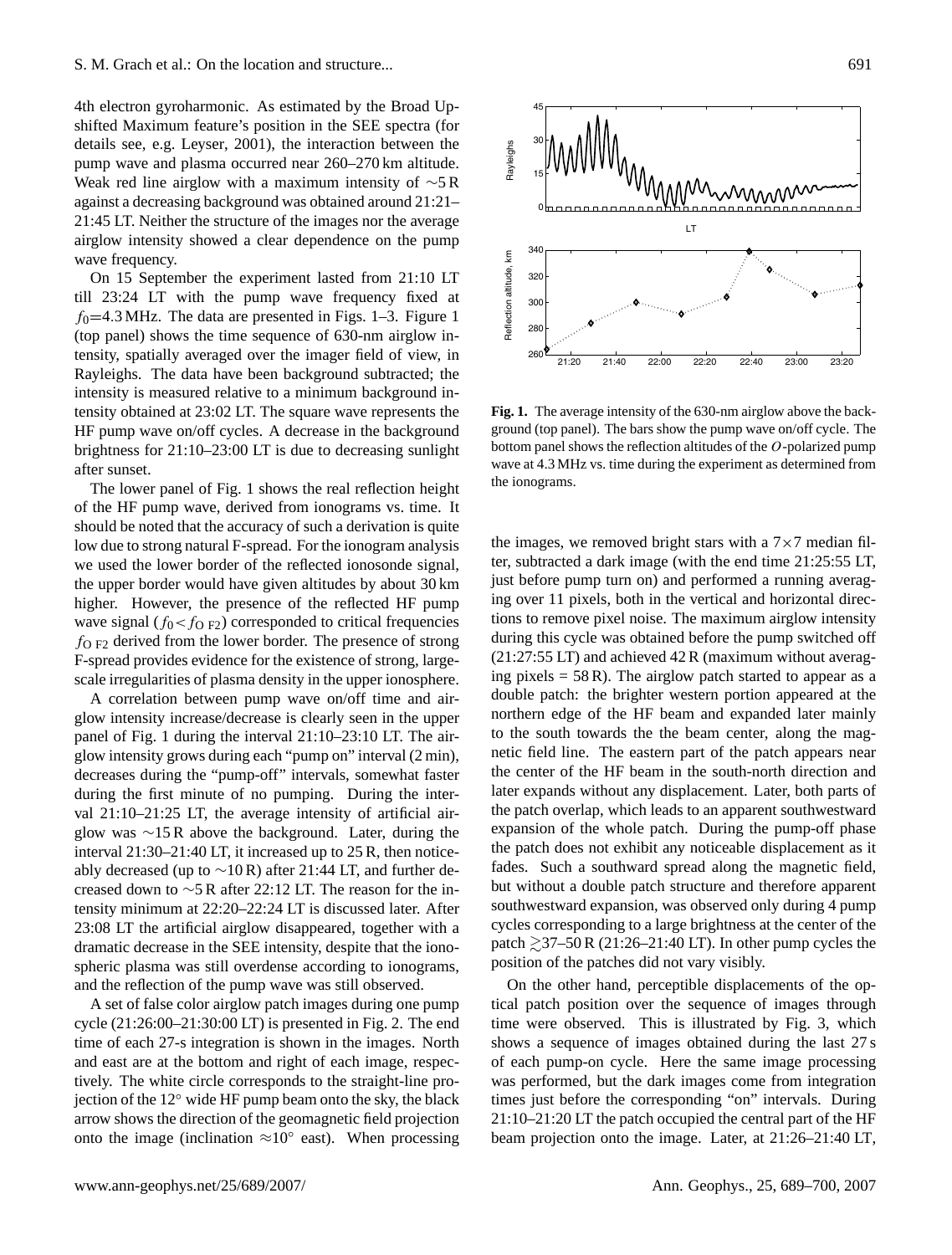

<span id="page-4-0"></span>**Fig. 2.** A sequence of images showing the development and decay of the 630-nm artificial airglow patch during one HF pumping cycle obtained at 21:26–21:30 LT on 15 September 2004. The integration time is 27 s, the end time of the integration is shown in the panels. The images are background subtracted and calibrated into Rayleighs. The background image was recorded at 21:25:55 LT. North and east are at the bottom and right of each image. The white circle is a mapping of the 12◦ wide HF pump beam. The black arrows show the direction of the geomagnetic field projection.

simultaneously with an increase of the airglow brightness (Fig. [1\)](#page-3-0), the patch displaces to the north, and the maximum brightness was observed at  $\approx 5^{\circ}$  from the center of the HF beam. At the same time the patch displaced to the east by approximately 1° every 4 min, which corresponds to a horizontal velocity of  $\approx 20 \text{ m/s}$  at an altitude of 280– 300 km. At 21:46–22:06 LT, when the 630-nm airglow intensity decreases, the northward displacement decreased by ≈1 ◦ , and the patch did not move noticeably. During this time, some optical structures approximately parallel to geomagnetic field projection are seen in the images. Such structures are seen also from time to time in the earlier and later images (e.g. images from 21:23:55 LT and 21:55:55 LT in Fig. [2\)](#page-4-0). During 22:10–22:20 LT, the airglow patch displaced to the north by  $\approx$ 4°, the brightest area displaced from 3–4° to 7–8° to the north from the center of the HF beam projection concurrent with westward drifting of the patch. The behavior of subsequent airglow patches looks like successive east-west drifting of 2 blobs, in which the 630-nm airglow is excited by the HF pump, with the same angular velocity of 0.63 $\degree$  per 4 min (linear velocity  $\approx$ 13 m/s at 280–300 km), but with different positions in the south-north direction. The first patch with the brightest area at  $\gtrsim 7-8^\circ$  to the north from the beam center existed at 22:22–22:36 LT; the second patch at ≈4–6◦ to the north existed from 22:42 till 23:08 LT. Later, the artificial 630-nm airglow was not excited. This is consistent with a successive motion of the airglow clouds across the ionospheric heated volume reported by [Bernhardt et al.](#page-11-5) [\(2000\)](#page-11-5).

Three points are noted. First, a noticeable decrease in the average artificial airglow intensity in Fig. [1](#page-3-0) at 22:22– 22:30 LT is due to the fact that about a half of the airglow patch is outside the imager field of view. Second,

the median filter removed only the brightest stars, but the weaker ones, appearing about 5–10 R brighter than the background, remain in the images (see images taken from 22:23 till 23:08 LT). It is seen from these images that the artificial airglow patches drift across the imager field of view with the same apparent velocity  $(0.63°$  per 4 min) as the stars. Such westward drift also can be seen at 21:10–21:20 and 21:54–22:20 LT, respectively. Third, in some images (e.g. 21:23:55 LT) two connected airglow patches can be seen. This becomes clear when comparing the images with previous/subsequent images.

The SEE spectra recorded were typical for  $f_0$ =4.3 MHz, the frequency being situated well between the 3rd and 4th electron cyclotron harmonics and contained prominent Downshifted Maximum, Broad Continuum, and Broad Upshifted Structure spectral features [\(Frolov et al., 2001;](#page-11-28) [Sergeev et al., 2006\)](#page-12-16). Such type of the SEE spectra are classified as a "strong emission" [\(Sergeev et al., 2006\)](#page-12-16) and characterize well developed upper hybrid turbulence. The intensity of all features decreased slightly with time till 23:08 LT, after which the intensity rapidly dropped. No clear correlation between the SEE and airglow brightness or patch positions was obtained.

On 17 and 18 September the HF pump beam was inclined to the south of vertical. Unfortunately, the time and quality of the optical measurements were limited by clouds and lasted only 20 min on both nights. Even during these intervals the sky was covered by a thin cloud layer. The best images obtained are presented in Fig. [4.](#page-6-0) On 18 September, when the pump beam zenith angle was 16◦ , the 630-nm airglow patch with a brightness  $\leq 20$  R was located in the center of the HF beam. On 17 September, the HF beam was pointed 12° south from vertical. In this case, the airglow patch with a brightness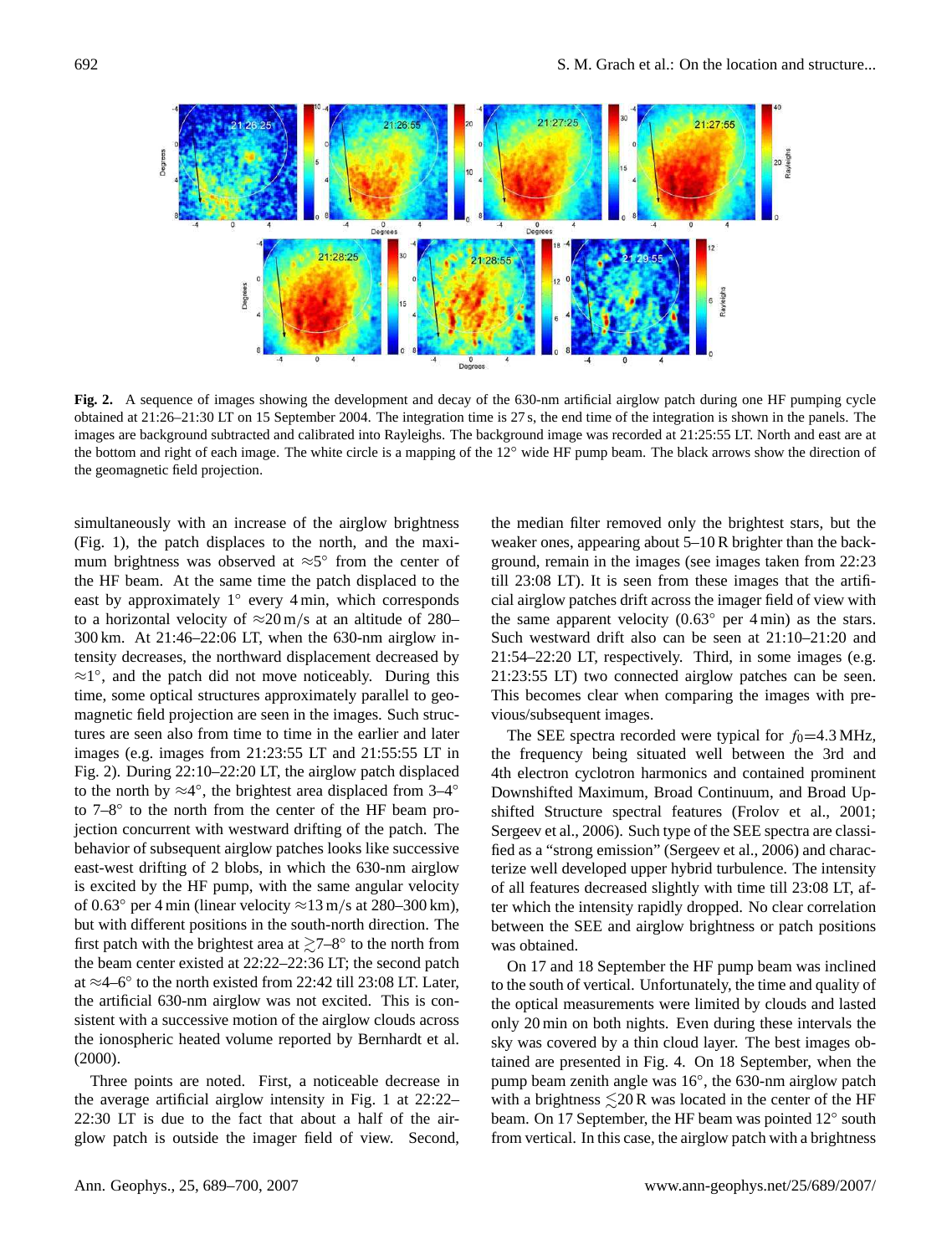

<span id="page-5-0"></span>**Fig. 3.** A collection of images of artificial airglow patches obtained on 15 September 2005. Each panel corresponds to the integration over the last 27 s of a 2-min "pump-on" cycle. The end times of each integration (+5 s) are shown in the panels. The calibration, white circles and arrows are the same as in Fig. [2.](#page-4-0) North and east are at the bottom and right of each image.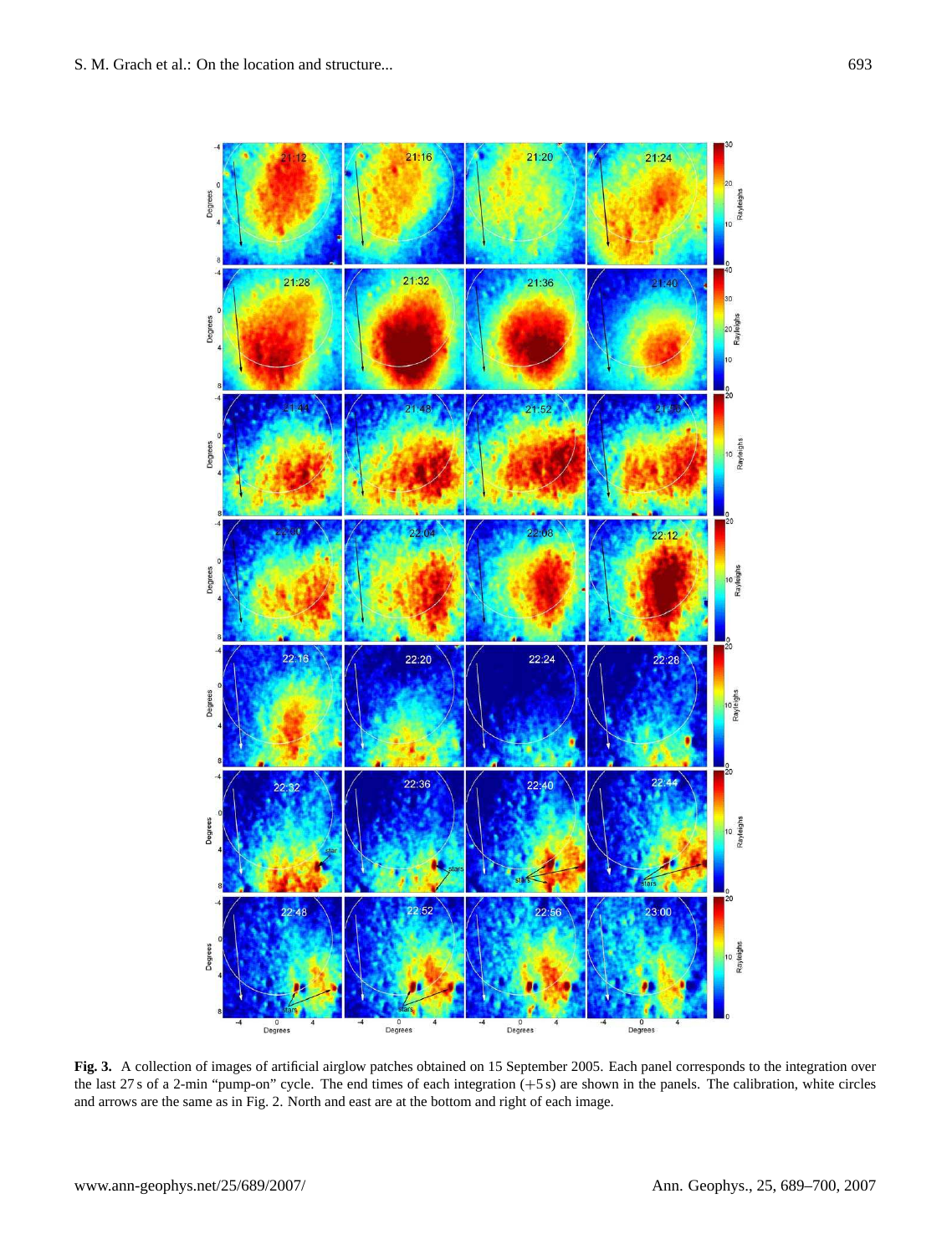

<span id="page-6-0"></span>**Fig. 4.** Images of artificial airglow obtained on 17 September 2004, for an HF beam zenith angle of 12◦ S (left panel) and on 18 September 2004, for an HF beam zenith angle of 16◦ S (right panel). North and east are at the bottom and right of each image.

 $\sim$ 20 R was clearly shifted to the south from the straight-line projection of the pump beam by  $\geq 4^{\circ}$ . For this experiment, it is impossible to determine an angular size and position of the southern boundary of the airglow patch, since it extends beyond the imager field of view.

## **3 Discussion**

During 14–18 September 2004 we ran a campaign to study the artificial airglow at 630 nm (the radiation of level  $O(^1D)$ of the atomic oxygen). The airglow appears due to electron acceleration by pump-driven plasma waves and excitation of the neutrals by collisions with the accelerated electrons. The experimental data obtained contributes to the knowledge of the behavior of the pumped volume in the ionosphere. The optical data provides spatial resolution beyond anything a radar can achieve.

## 3.1 Variations of the airglow intensity

The airglow intensity and angular size of the airglow patch varied during the 2.5 h of experiments on 15 September over rather wide limits: from 5 to 25 R averaged across the imager's field of view, and from 15 to 50 R maximum brightness in the center of the patch. Similar values of the intensity were observed at the SURA facility in 1993 and 1995 by [Bern](#page-11-5)[hardt et al.](#page-11-5) [\(2000\)](#page-11-5). In the earlier experiments of 1990 during solar maximum, intensities up to  $\geq$  200 R were observed. Intensities of similar order (20–100 R) have been observed at the Arecibo, EISCAT and HAARP facilities (e.g. [Bernhardt](#page-10-0) [et al., 1989a,](#page-10-0)[b;](#page-11-3) [Kosch et al., 2002a;](#page-11-9) [Pedersen and Carlson,](#page-12-1) [2001\)](#page-12-1). The variations of the brightness do not show any clear correlation with pump power (for the cases where the power exceeds the threshold power for airglow excitation) or with

the pump wave frequency, except for the cases of pumping near multiple electron gyrofrequencies,  $f_0 \sim n f_{ce}$ ,  $n=2, 3, 4$ , etc. In the latter case a decrease in the brightness was obtained for  $n=3$ , 4 [\(Bernhardt et al., 2000;](#page-11-5) [Kosch et al., 2002b\)](#page-11-26) and an increase for  $n=2$  [\(Kosch et al., 2005\)](#page-12-2). In our experiments near the 4th gyroharmonic on 14 September only very weak airglow was obtained. On 15 September a noticeable growth of the brightness (from  $\sim$ 30 R to  $\sim$ 50 R) occurred, together with an increase in the reflection altitude at  $\approx$ 21:30 LT, but later (at about 21:45 LT and about 22:10 LT) reductions in the brightness does not seem to coincide with any other phenomena. The variations of the airglow intensity can be influenced by changes in the background population of suprathermal electrons with energies of 0.5−1 eV. According to theoretical studies by [Grach et al.](#page-11-22) [\(1986\)](#page-11-22); [Grach](#page-11-24) [\(1999\)](#page-11-24) the efficiency of acceleration strongly depends on the presence and "initial" background of such electrons. This comes about because pump-driven plasma waves do not accelerate thermal electrons effectively. The population of the "initial" suprathermal electrons in the HF-pumped volume of the ionosphere is quite numerous during the daytime but decreases dramatically at nighttime (see, e.g. [Sergeev et al.,](#page-12-17) [2004\)](#page-12-17) when optical observations become possible.

[Grach et al. \(1998\)](#page-11-29) reported that under near-identical ionospheric background conditions (close to local midnight, altitude, critical frequency and scale length of the F-region), and the same pump frequency and power, opposite results were obtained by multi-frequency Doppler sounding of the pumped volume, while on 30 June 1989 a well-defined depletion of ionospheric plasma from the pump wave upper hybrid altitude was observed near midnight and attributed to the plasma heating; an increase in the plasma density related to additional ionization by accelerated electrons occurred on 28–29 August 1990. A weak enhancement of geomagnetic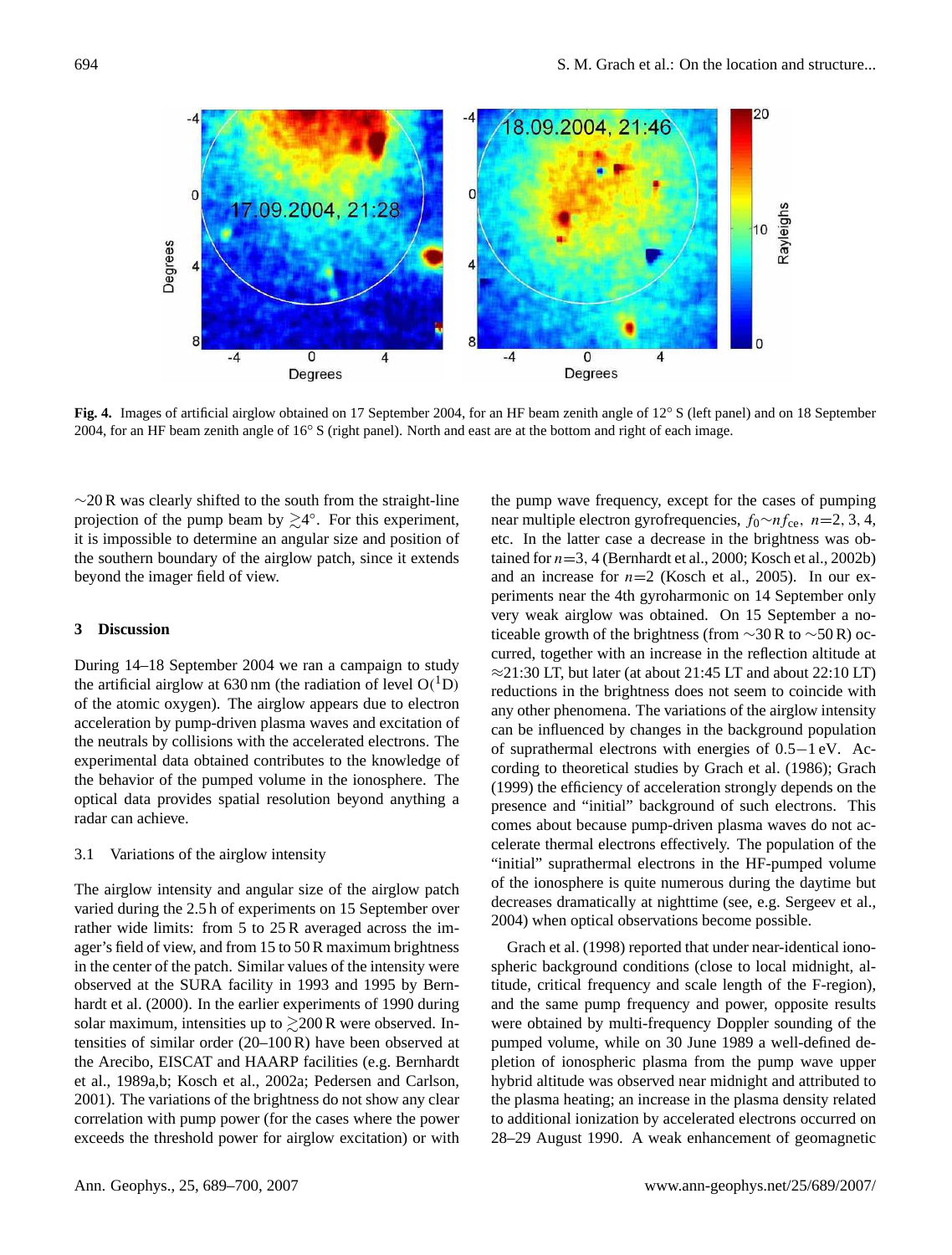activity two days before the latter case was the only difference found. This difference arguably may have contributed to an enhanced background of suprathermal electrons.

In addition, geomagnetic activity reduces the  $O/N<sub>2</sub>$  neutral composition in the F-layer through Joule heating. Variations in the  $O/N_2$  ratio up to an order of magnitude are pos-sible [\(Strickland et al., 2001\)](#page-12-18). The vibrational states of  $N_2$ are strong absorbers of pump-accelerated electrons [\(Mishin](#page-12-19) [et al., 2000;](#page-12-19) [Vlasov et al., 2004\)](#page-12-20), but results in no  $N_2$  optical emissions. Hence, any significant geomagnetic activity up to a couple of days prior to an artificial airglow experiment significantly reduces the possibility of producing pump-induced optical emissions. The small airglow intensity on 14 September is possibly due to this effect under the prevailing geophysical conditions  $(K_p=5+)$ . On 15, 17 and 18 September geophysical conditions were much quieter, namely  $K_p=2, 3$ and 0, respectively, and the artificial airglow intensity was correspondingly higher.

We suppose that the variations of airglow intensity on 15 September appear to be due to small variations of the suprathermal electron density background, which are very difficult to investigate.

#### 3.2 Regular northward displacement of the airglow patch

As was pointed in Sect. [2,](#page-2-0) a regular displacement of the 630 nm airglow patch to the north by several degrees from the center from the pump beam straight-line projection was observed whilst pumping into the local zenith on 15 September 2004. The displacement appeared during the fourth pump cycle (21:22–21:26 LT), when the western part of the doublepatch was shifted by  $\approx$ 5° to the north, and existed during all subsequent cycles. The displacement appeared simultaneously with an increase in the pump wave reflection altitude from 260 km to 280–300 km. The magnitude of the displacement was  $\approx$ 3–5° during 21:28–22:16 LT, then increased to ≈7–8◦ , again simultanously with an increase in the reflection altitude up to  $\sim$ 340 km, then decreased to 4–5°, together with a decrease in the reflection altitude down to 310 km.

Two possible explanations appear likely. First, the northward shift of the heated volume may be due to refraction of the O-polarized HF beam according to its group propagation path. Second, precipitation of accelerated electrons along the geomagnetic field from a higher situated acceleration region to lower altitudes where excitation of the  $O(^{1}D)$  level is more effective due to the larger density of atomic oxygen. In this case the northward inclination of the geomagnetic field would provide the patch displacement.

To examine these possibilities, we performed a ray tracing for the prevailing ionospheric conditions obtained from ionograms during the experiment, and compared it to the optical patch positions. We note again that the accuracy of the ionogram inversion is low due to strong natural F-spread. The results of the raytracing in the magnetic meridian plane are presented in Figs. [5a](#page-9-0), b. The solid lines show the paths of

the central ray and edge rays  $(\pm 6^{\circ}$  from the center) of the HF pump beam in the magnetic meridian plane, calculated under the assumption of a horizontally uniform ionosphere, for ionograms obtained at 21:09 LT (panel a) and 22:49 LT (panel b), respectively. Note that there was a systematic shift in the SURA antenna pattern to the south by  $\approx 2^{\circ}$  for technical reasons (Yu. V. Tokarev and A. N. Karashtin, private communication). The dotted lines show the straight-line projection of the HF beam onto the sky, the dashed lines correspond to the imager field of view, horizontal lines show the HF beam reflection altitude  $z_r$ , where  $f_{\text{pe}}(z_r) = f_0$ , the upper hybrid altitude  $z_{\text{UH}}$ , where  $f_{\text{pe}}(z_{\text{UH}}) = [f_0^2 - f_{\text{ce}}^2(z_{\text{UH}})]^{1/2}$ , and the arrows show the geomagnetic field direction. The schematic blobs in the panels correspond to the airglow patches obtained at 21:11:55 LT (panel a) and 22:47:55 LT (panel b), respectively. When drawing the airglow blobs we assumed an altitude range of 225–275 km. The airglow blob position in the south-north direction are shown in accordance with the images, and include the area where the airglow brightness exceeds the average. In panel (a), where  $z_r \approx 260$  km, the patch is situated approximately in the center of the HF beam at the upper hybrid resonance altitude. At the reflection altitude, the center of the patch is shifted by  $\approx$ 10 km (2°) to the south from the central ray due to refraction of the beam near reflection. The deviation is small (almost straight-line propagation) on the southern edge of the beam; it is  $\approx$ 10 km in the central part and  $\approx$ 20 km on the northern edge of the beam at the reflection altitude. In panel (b), where the ionospheric reflection altitude is much higher, the deviation increases by  $\approx$ 2 times. The projection of the optical patch onto the reflection altitude  $z_r$  is slightly (by  $\approx$ 6 km or 1°) shifted to the north from the HF beam central ray, while the northward shift at  $z_{UH}$  is much larger, i.e.  $\approx$  20 km or 4°. At first glance this shows that the waveplasma processes occur near the reflection point, namely excitation of Langmuir waves or cavitons under parametric decay or oscillating two-stream instability [\(DuBois et al., 1990\)](#page-11-16) provide sufficient acceleration of electrons [\(Gurevich et al.,](#page-11-21) [1985\)](#page-11-21), which excites the oxygen atoms in the immediate vicinity.

However, it is now commonly accepted that the optical emission source has a maximum at altitudes below  $z_r$ ,  $z_{UH}$ , the altitude of the plasma wave excitation and, therefore, electron acceleration, when  $z_r$ ,  $z_{UH} \gtrsim 270-300$  km. Model calculations for the Arecibo heating facility (geographical coordinates 18.48◦ N, 66.67◦ W, geomagnetic field inclina-tion 49°) by [Bernhardt et al. \(1989a\)](#page-10-0), performed for the source altitude of suprathermal electrons from 300 to 400 km found that the red line airglow should come from the 270 to 280-km altitude, while for a source at 250 km the accelerated electrons produce the excited states of the neutral atomic oxygen locally. Using multi-station observations, [Gustavson et al.](#page-11-6) [\(2001\)](#page-11-6) found the maximum optical emission to be 5–25 km below the pump wave reflection altitude.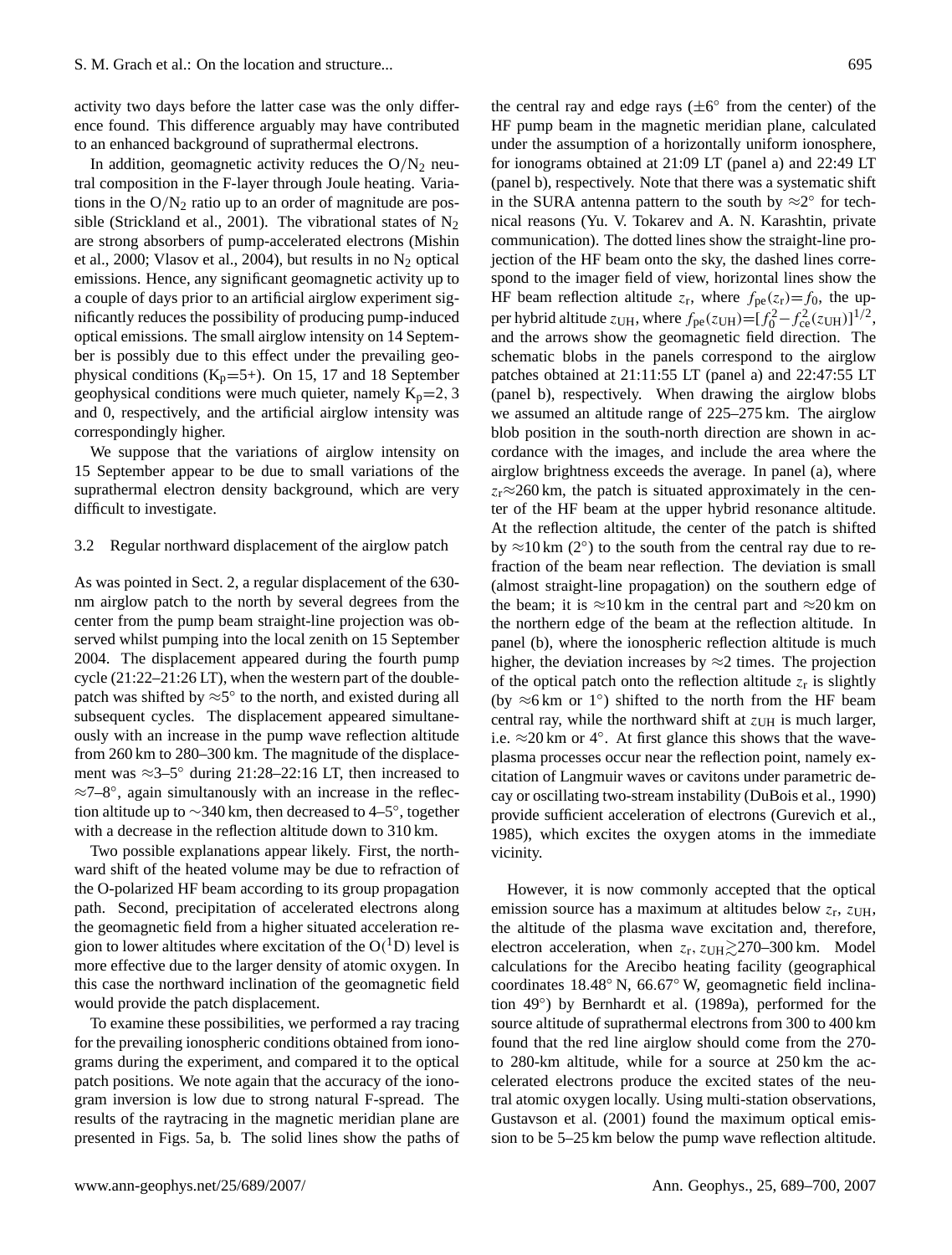Mid-latitude altitude estimates by triangulation [Haslett and](#page-11-2) [Megill \(1974\)](#page-11-2) show that the optical emission was limited in height to  $280\pm15$  km, although the pump wave reflection height could be up to 30 km higher. [Kosch et al.](#page-11-9) [\(2002a\)](#page-11-9) estimated the altitude of the airglow generation to be  $\geq 200-$ 220 km, while the reflection and upper hybrid altitudes were 30–50 km higher. Using this information, we place schematically the airglow blob at 225–270 km altitude. Additional arguments for the placement of the blob below the interaction region are stated in Sects. [3.3](#page-8-0) and [3.4.](#page-9-1) The downward shift of the optical emission source from the pump-plasma interaction altitude (either reflection or upper hybrid altitudes) is conditioned by precipitation of the accelerated electrons along the geomagnetic field to lower altitudes with a higher density of atomic oxygen.

If we project the optical blob along the geomagnetic field line in panel (b) of Fig. [5,](#page-9-0) it will coincide approximately with the central part of the HF beam at the upper hybrid resonance altitude  $z_{UH}$ . On the other hand, a magnetic fieldaligned projection of the central part of the HF beam, which intersects with the reflection level, down to the altitude of the schematic blob, will be shifted by  $10-40 \text{ km } (2-10°)$  further to the north from the center of the visible patch position. The same is true qualitatively for other pump cycles with a northward displacement of the patch. Therefore, if we assume the airglow to be generated mainly at the 240–270 km altitude, we *can* conclude that electron acceleration occurs mainly near  $z_{UH}$ , the upper hybrid resonance of the pump wave. For the ionogram inversion we used the lower boundary of the ionogram trace. This gives the least northward deviation of the ray group path. Any other choice of the trace gives larger ray deviation, a larger northward shift of the reflection point and, therefore, a larger northward shift of the airglow patch, if we assume that electrons precipitate from the reflection altitude. Similar joint analysis of ray tracing and the closest images for other pump cycles led to the same conclusion. Finally, the SEE temporal evolution and stationary spectra measured during the experiment were typical for ones related to upper hybrid turbulence [\(Sergeev et al., 1999,](#page-12-21) [2006\)](#page-12-16).

A northward elongation and northward displacement of the airglow patch center by  $\approx$ 30 km from the source of the accelerated electrons was observed at the Arecibo facility and attributed to an acceleration region from a higher altitude [\(Bernhardt et al., 1989b\)](#page-11-3). The magnetic field inclination angle is larger at the SURA facility  $(71.5^{\circ})$  than at Arecibo (49°). This will give larger displacements at Arecibo, than at SURA, while our experiments show similar values. This implies that the vertical displacement is less at Arecibo than SURA. A northward displacement of the airglow patch at mid-latitudes was noted by [Adeishvili et al. \(1978\)](#page-10-3). However, they did not present any detailed analysis of the data and attributed the displacements to the group propagation of the pump wave (our first option), which is hardly correct, according to our consideration.

#### <span id="page-8-0"></span>3.3 Temporal evolution of the airglow patches

The positions of the optical patches did not vary spatially, neither during the growth ("pump-on") nor during the decay ("pump-off") phases for the majority of the pump cycles (30 out of 34 in total). However, during 4 cycles, from 21:26 LT to 21:40 LT, with the largest brightness in the center of the patch (Figs. [1,](#page-3-0) [3\)](#page-5-0), the airglow patch started to appear at the northern edge of the HF beam and subsequently expanded mainly to the south, towards the center of the beam (see Fig. [2\)](#page-4-0). This phenomenon can be attributed to deeper penetration of the precipitating suprathermal electrons to lower atmosphere layers, down to 220–230 km. Indeed, a stationary distribution of the suprathermal electrons through all altitudes below the source ( $z \sim 225-300$  km) must be formed during the time  $τ∼1/δ(ε)ν(ε)∼10-15 s$  after the pump is switched on [\(Gurevich et al., 1985\)](#page-11-21). Here  $\delta(\varepsilon)$  is the part of the electron energy lost by one collision,  $v(\varepsilon)$  is the electron collision frequency, and  $\varepsilon$  is the electron energy. According to [Sergeev et al. \(1999\)](#page-12-21), the characteristic time of the source (i.e. accelerating HF plasma waves) development is faster than  $\tau$  for the pump cycle used, but the image exposure time used is longer than  $\tau$ . Therefore, already during the first image after the pump is switched on, the airglow generation should occur under a stationary distribution of suprathermal electrons. The larger (by 10–30 R) brightness obtained during these 4 cycles definitely indicates the presence of a larger density of suprathermal electrons in these cycles. Since the northward displacement is attributed to the downward precipitation of the fast electrons from the source along the geomagnetic field line, the appearance of the patch in the first image at  $\approx$ 5–6° from the center of the HF beam (upper left panel of Fig. [2\)](#page-4-0), and by  $\approx 2-3°$  after 2 min of pumping, means that the airglow registered in the first image should occur 10–20 km below that in the central part of the last image during the "pump-on" cycle. According to [Gus](#page-11-6)[tavson et al.](#page-11-6) [\(2001\)](#page-11-6), Fig. 8, the lifetime of the excited  $O(^1D)$ (including quenching by molecular oxygen  $O<sub>2</sub>$  and nitrogen  $(N_2)$ , ambient electrons and atomic oxygen  $(O)$ ) is about 30 s at ∼ 220–230 km altitude, increasing with the altitude. This means that the airglow should appear faster at lower altitudes, (i.e. further to the north), while later, when approaching the steady state, the maximum brightness should correspond to the maximum density of the excited  $O(^1D)$ , i.e. higher altitudes (250–270 km) and, therefore, smaller northward displacements. During the relaxation phase ("pump off" time), the brightness should decrease, together with the maximum density of the excited  $O(^1D)$ , i.e. at the same altitudes ∼(250–270) km, and, therefore, without any visible displacement of the patch. During the cycles with smaller brightness, the density of the accelerated suprathermal electrons at the low altitudes ∼220–230 km is, most probably, not sufficient to produce any visible effect for the camera used in our experiment. This issue can be better resolved by using an imager capable of higher temporal resolution.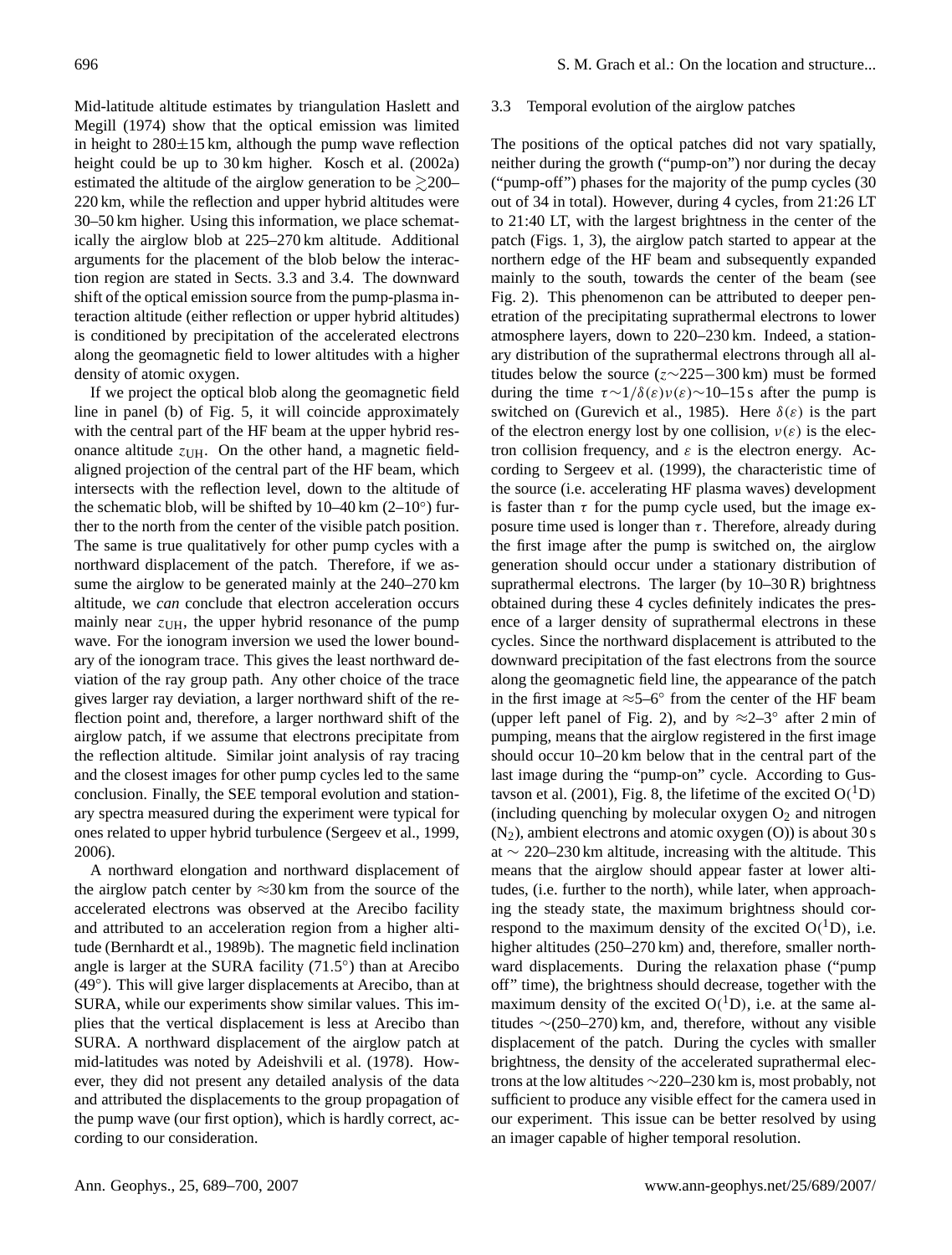

<span id="page-9-0"></span>**Fig. 5.** Ray tracing for the pump wave with  $f_0 = 4.3$  MHz in the magnetic meridian plane for ionograms, obtained at 21:09 LT (a) and 22:48 **(b)**. Dashed and dotted lines show the imager field of view and the pump beam borders, respectively. Magnetic field direction is shown by arrows, schematic blobs in the panels correspond to the airglow patches obtained at 21:11:55 LT (panel a) and 22:47:55 LT (panel b), respectively.

#### <span id="page-9-1"></span>3.4 Mid-scale field-aligned structures in the patches

In some images in Fig. [3,](#page-5-0) structures approximately parallel to the geomagnetic field line projection are seen. They look like 0.2–1◦ wide strips, 10–20% brighter than neighbouring areas with an angular length of about 3–4◦ along the magnetic field projection onto the horizontal plane, and can be seen ∼1.5 min after "pump on" until ∼1 min after "pump off" (see Fig. [2\)](#page-4-0). Similar structures were observed in optical observations by [Djuth et al. \(2005\)](#page-11-12) at HAARP and Sentman (private communications) at HIPAS. The field-aligned optical enhancements exist due to the enhanced density of the  $O(^{1}D)$ , and therefore inhomogeneities also exist in the spatial distribution of suprathermal electrons. According to our data, the scales of the inhomogeneities across and along the geomagnetic field can be estimated as  $l_{\perp}$ ~[z/tan(0.2–1)°}~1– 10 km and l<sub>||</sub>∼z/[tan(3–4)° cos(71.5°)]∼40–50 km, respectively, where  $z$  is the altitude of the airglow generation, and the angle 71.5° corresponds to the geomagnetic field declination. According to [Vas'kov and Gurevich](#page-12-7) [\(1979\)](#page-12-7); [Gure](#page-11-27)[vich et al.](#page-11-27) [\(2005\)](#page-11-27), inhomogeneities (depletions) of plasma density with such "mid-range" scale sizes<sup>[1](#page-9-2)</sup> appear due to self-focusing of the pump wave: the HF waves focus inside the depletions, giving an increase in the pump wave power density and an enhanced level of the HF plasma waves, enhanced plasma heating, and, therefore, further plasma expulsion from the depletions, etc. The depletions are stretched since plasma diffusion and thermal conductivity across the magnetic field are strongly suppressed. In view of the above, more effective electron acceleration, as well as precipitation of the energetic electrons along the geomagnetic field line, should also occur inside the depletions.

## 3.5 East-west variations of the patch positions

Large-scale irregularities ( $l_2 \gtrsim 10 \text{ km}$ ) of both natural and heater-induced origin should also provide focusing of the HF waves in the underdense plasma and guide the HF beam. Hence, the airglow patches follow the motion of the largescale irregularities. By using airglow images we can follow the development of such large-scale structures and the internal motions of the irregularities in the pumped volume of the ionosphere [\(Bernhardt et al., 1989a](#page-10-0)[,b\)](#page-11-3).

The reasons for the regular northward displacement of the airglow patches and southward expansion of the patches during pumping were discussed above. The east-west motion of the airglow patches have been discussed in several papers [\(Bernhardt et al., 1989a](#page-10-0)[,b,](#page-11-3) [2000;](#page-11-5) [Kosch et al., 2000,](#page-11-10) [2002a\)](#page-11-9). According to [Bernhardt et al.](#page-10-0) [\(1989a\)](#page-10-0), the typical plasma velocities obtained from both radar and optical observations above the Arecibo heating facility, in January and February of 1987, were westward with speeds of about 20 m/s. Usually the zonal plasma drift did not vary more than  $\pm 30$  m/s about this value. At the Arecibo facility the star background moves westward with a speed of 20 m/s due to the Earth's rotation. In some observations, however, an eastward drift with speeds up to  $60 \text{ m/s}$  were obtained. [Bernhardt et al.](#page-11-5) [\(2000\)](#page-11-5) reported the eastward drift of the airglow patches obtained on 21 March 1993 above the SURA facility with a linear velocity  $\sim$ 70 m/s, increasing up to 120 m/s during 2 min. Unfortunately, data on drift velocities during other phases of the experiment were not shown in [Bernhardt et al. \(2000\)](#page-11-5). [Kosch et al. \(2000,](#page-11-10) [2002a\)](#page-11-9) found no zonal drift motion of the airglow patches above the EISCAT heater. On 15 September 2004, during several time intervals, namely 21:10–21:20, 21:54–22:20, 22:22–22:36 and 22:42–23:08 LT, the position of the airglow patches drift to the west with the angular velocity of  $\approx 0.63^\circ$  per 4 min (linear velocity  $\approx 13$  m/s at 280– 300 km), i.e. together with star motion across the imager field of view due to the Earth's rotation. During 22:10–22:20 LT

<span id="page-9-2"></span><sup>&</sup>lt;sup>1</sup>"Small-scale" irregularities, or striations, usually mean stretched depletions with l⊥∼0.5–50 m.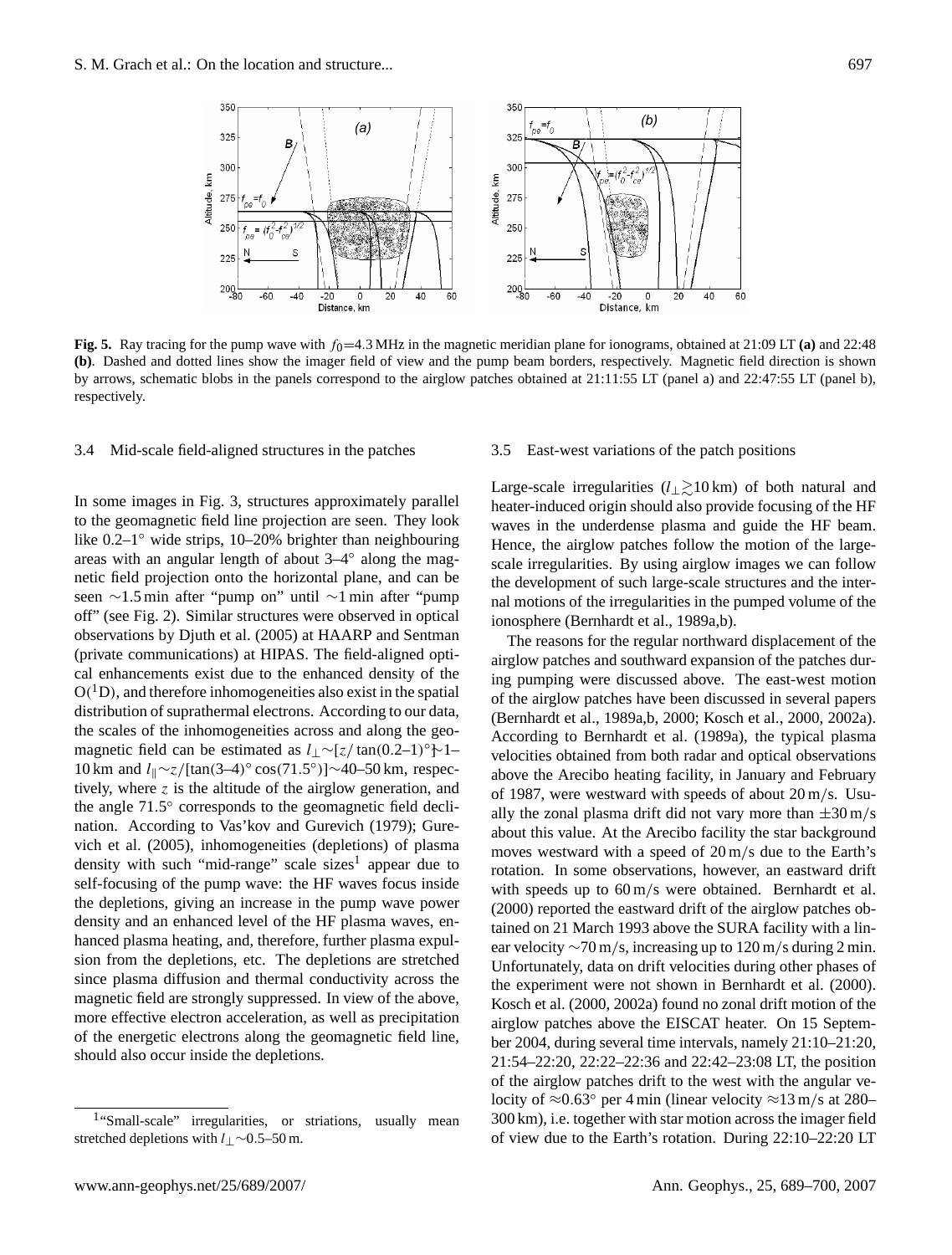the westward drift was accompanied by a northward displacement. On the contrary, during 21:26–21:40 LT, an eastward displacement of the patches by  $\approx 1^{\circ}$  every 4 min was observed (between successive "pump on" cycles), which corresponds to a linear velocity of  $\approx$ 20 m/s. However, east-west displacements were not observed for all 2-min "pump-on" times. As a result, we can state that in most cases the largescale plasma structures (in which airglow patches are excited during the pumping cycles) exhibit westward drift, with the same speed as the celestial sphere (star background). This can be easily understood if the large-scale structures do not rotate together with the Earth.

## 3.6 Inclined pumping

Our experiments with the HF beam inclined to the south were aimed to check for the presence of the magnetic zenith effect, obtained at the HAARP and EISCAT facilities [\(Kosch et al.,](#page-11-10) [2000;](#page-11-10) [Gurevich et al., 2002;](#page-11-11) [Pedersen et al., 2003;](#page-12-3) [Rietveld](#page-12-4) [et al., 2003\)](#page-12-4), at lower latitudes under SURA facility conditions. The amount of data obtained was limited by the clouds. For the successful pump cycles, for both zenith angles of the HF beam ( $12^\circ$  and  $16^\circ$ ,  $+2^\circ$  southward systematic technical shift) the maximum brightness within the airglow patches was observed at the same angle, namely  $18°-19°$  south of vertical, i.e. practically straight along the magnetic field line direction. Ray tracing performed for the ionograms obtained on 17 September shows that the central ray of the HF beam is displaced to the south, compared to the straight projection, by  $\sim$ 1° at the upper hybrid resonance altitude, and by  $\sim$ 2° at the maximum altitude of the ray path, i.e. less than the displacement of the patch's brightest area. Unfortunately, it was impossible to perform ray tracing for 18 September due to strong natural F-spread. To estimate the position of the patch and the HF beam path, we used the ionograms from 17 September. The patch's brightest area appeared slightly shifted to the north in comparison to the central ray crossing the upper hybrid resonance altitude. Detailed study of the airglow patch structure for the inclined pumping requires further experiments. The appearance of large-scale structures in the magnetic field line direction was obtained by [Tereshchenko et al.](#page-12-14) [\(2004\)](#page-12-14), using satellite tomography methods which they claimed to be consistent with the theory of the magnetic zenith effect [\(Gurevich et al., 2002,](#page-11-11) [2005\)](#page-11-27).

### **4 Conclusions**

Observations of the HF-induced 630-nm airglow performed at the SURA facility in September 2004 have shown the following.

1. A northward displacement of the airglow patch occurs, increasing with the increase of the pump wave reflection altitude. The position of the patch can be explained consistently, if we assume that the electrons, responsible for

the  $O(^{1}D)$  excitation, are accelerated near the upper hybrid altitude of the pump wave and then precipitate at altitudes of 240–270 km.

- 2. For pump cycles with the largest emission brightness in the center of the patch, the airglow started to appear at the northern part of the HF beam and expanded later, mainly to the south, towards the center of the beam. This can be attributed to a deeper penetration of the precipitating suprathermal electrons to lower atmosphere layers, down to altitudes of 220–230 km, where the lifetime of the excited  $O(^1D)$  decreases noticeably (till about 30 s) in comparison with the radiative lifetime.
- 3. For some cycles, structures approximately parallel to the geomagnetic field projection, corresponding to inhomogeneities (depletions) of plasma density, with scales of 1–10 km across and 40–50 km along the geomagnetic field, are seen in the images.
- 4. In most cases, the large-scale plasma structures within the airglow patches  $(>10 \text{ km})$  exhibited a westward drift with the same speed as the coelosphere (star background). However, a slightly faster eastward drift (∼20 m/s) occurred during ∼15 min, together with an increase in the reflection altitude.
- 5. For 12◦ S and 16◦ S zenith angles of the HF beam, the maximum brightness within the airglow patches was observed to be practically straight along the magnetic field line, namely 18–19◦ to the south of vertical.

*Acknowledgements.* The work was supported by INTAS grant no. 03-51-5583, RFBR grants no. 06-02-17334 and 04-02-17544. The authors are grateful to M. Grill for technical support of the optical equipment and to G. P. Komrakov for support with operating SURA facilty.

Topical Editor M. Pinnock thanks E. Mishin and another referee for their help in evaluating this paper.

## **References**

- <span id="page-10-3"></span>Adeishvili, T. G., Gurevich, A. V., Lyakhov, S. B., Managadze, G. G., Milikh, G. M., and Shlyuger, I. S.: Ionospheric emission caused by an intense radio wave, Sov. J. Plasma Phys., 4, 721– 726, 1978.
- <span id="page-10-2"></span>Al'ber, Ya. I., Krotova, Z. N., Mityakov, N. A., et al.: Effects of stimulated scattering for an electromagnetic pulse incident on a plasma layer, Sov. Phys. JETP, 39, 275–277, 1974.
- <span id="page-10-1"></span>Basu, S., Costa, E., Livingston, R. C., Groves, K. M., Carlson, H. C., Chaturvedi, P. K., and Stubbe, P.: Evolution of subkilometer scale ionospheric irregularities generated by high-power HF waves, J. Geophys. Res., 102, 7469–7476, 1997.
- <span id="page-10-0"></span>Bernhardt, P. A., Tepley, C. A., and Duncan, L. M.: Airglow Enhancements Associated With Plasma Cavities Formed During Ionospheric Heating Experiments, J. Geophys. Res., 94, 9071– 9092, 1989a.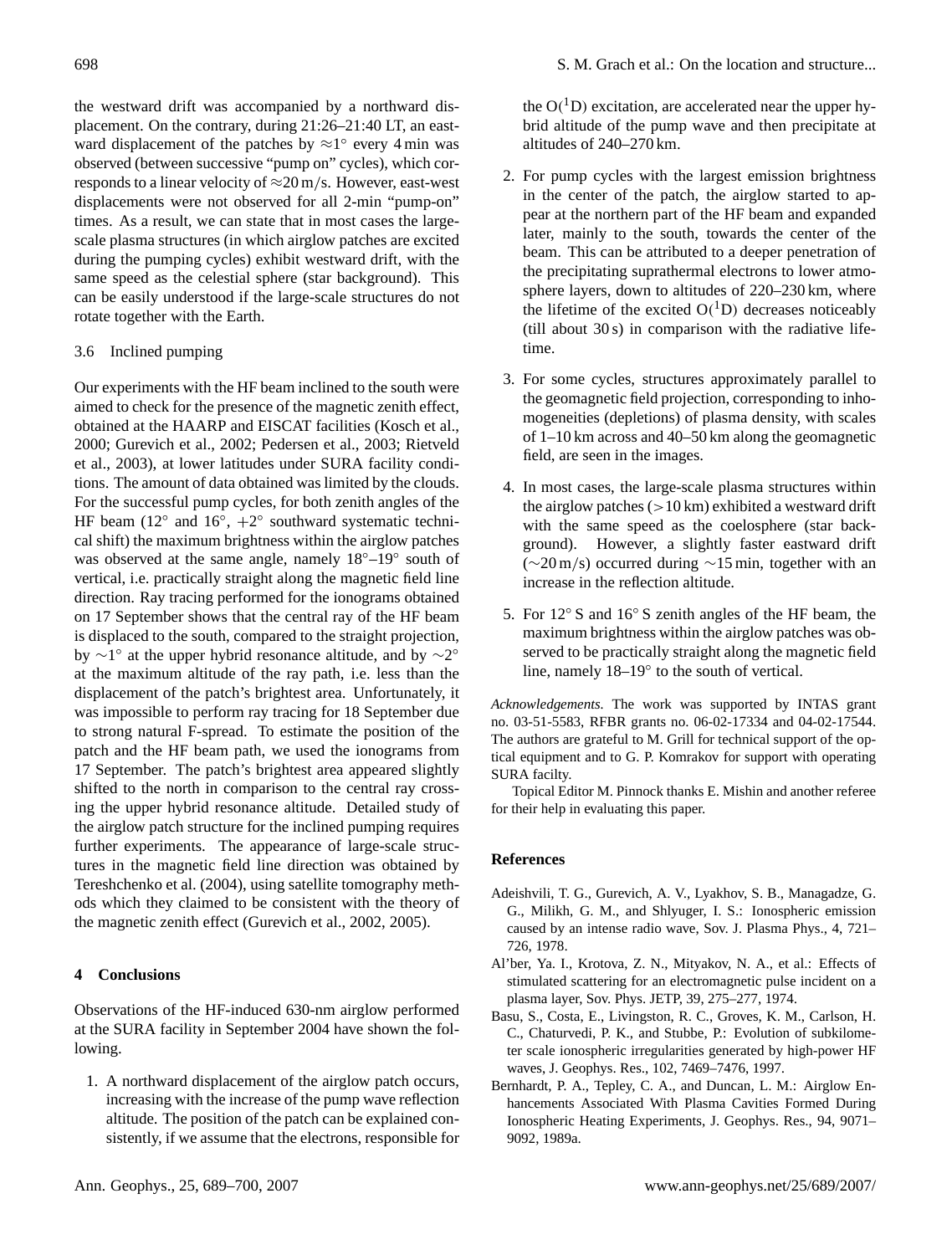- <span id="page-11-3"></span>Bernhardt P. A., Duncan, L. M., and Tepley, C. A.: Heater-induced cavities as optical tracers of plasma drifts, J. Geophys. Res., 94, 7003–7010, 1989b.
- <span id="page-11-4"></span>Bernhardt, P. A., Scales, W. A., Grach, S. M., Karashtin, A. N., Kotik, D. S., and Polyakov, S. V.: Excitation of artificial airglow by high power radio waves from the "Sura" ionospheric heating facility, Geophys. Res. Lett., 18, 1477–1480, 1991.
- <span id="page-11-5"></span>Bernhardt, P. A., Wong, M., Huba, J. D., Fejer, B. G., Wagner, L. S., Goldstein, J. A., Selcher, C. A., Folov, V. L., and Sergeev, E. N.: Optical remote sensing of the thermosphere with HF pumped artificial airglow, J. Geophys. Res., 105, 10 657–10 671, 2000.
- <span id="page-11-0"></span>Carlson, H. C., Wickwar, V. B., and Mantas, G. P.: Observation of fluxes of suprathermal electrons accelerated by HF excited instabilities, J. Atmos. Terr. Phys., 44, 1089–1100, 1982.
- <span id="page-11-23"></span>Dimant, Ya. S., Gurevich, A. V., and Zybin, K. P.: Acceleration of Electrons in the Ionosphere Under the Action of Intense Radio Wave Near Electron Cyclotron Harmonics, J. Atmos. Terr. Phys., 54, 435–436, 1992.
- <span id="page-11-12"></span>Djuth, F. T., Pedersen, T. R., Gerken, E. A., Bernhardt, P. A., Selcher, C. A., Bristow, W. A., and Kosch, M. J.: Ionospheric Modification at Twice the Electron Cyclotron Frequency, Phys. Rev. Lett., 94, 125 001, doi:10.1103/PhysRevLett.91.12501, 2005.
- <span id="page-11-15"></span>Djuth, F. T., Reinisch, B. W., Kitrosser, D. F., Elder, J. H., Lee, S. A., and Sales, G. S.: Imaging HF-induced large-scale irregularities above HAARP, Geophys. Res. Lett., 33, L04107, doi:10.1029/2005GL024536, 2006.
- <span id="page-11-16"></span>DuBois, D. F., Rose, A. H., and Russel, D.: Excitation of strong Langmuir turbulence in plasmas near critical density: Aplication to HF heating of the ionosphere, J. Geophys. Res., 95, 21 221– 21 272, 1990.
- <span id="page-11-28"></span>Frolov, V. L., Sergeev, E. N., Ermakova, E. N., Komrakov, G. P., and Stubbe, P.: Spectral features of stimulated electromagnetic emissions, measured in the 4.3–9.5 MHz pump wave frequency range, Geophys. Res. Lett., 28, 3103–3106, 2001.
- <span id="page-11-14"></span>Frolov, V. L., Chugurin, V. V., Komrakov, G. P., Mityakov, N. A., Myasnikov, E. N., Rapoport, V. O., Sergeev, E. N., Uryadov, V. P., Vybornov, F. I., Ivanov, V. A., Shumaev, V. V., Nasyrov, A. M., Nasyrov, I. A., and Groves, K. M.: Study of large-scale irregularities generated in the ionospheric F-region by high-power HF waves, Izv. vuzov. Radiofizika, 43, no 6, 497–519, 2000 (Radiophys. Quantum Electron., Engl. Transl. 43, no. 6, 2000.)
- <span id="page-11-17"></span>Grach, S. M., Karashtin, A. N., Mityakov, N. A., Rapoport, V. O., and Trakhtengertz, V. Yu.: Parametric interaction between electromagnetic radiation and ionospheric plasma, Radiophys. Quantum Electron., Engl. Transl., 20, 1254–1259, 1977.
- <span id="page-11-18"></span>Grach, S. M., Mityakov, N. A., Rapoport, V. O., and Trakhtengertz, V. Yu.: Thermal parametric turbulence in a plasma, Physica, 2D, 102–106, 1981.
- <span id="page-11-19"></span>Grach, S. M.: Electromagnetic radiation from artificial ionospheric plasma turbulence, Radiophys. Quantum Electron., 28, 470–477, 1985.
- <span id="page-11-22"></span>Grach, S. M., Mityakov, N. A., and Trakhtengertz, V. Yu., Electron acceleration and additional ionization at the parametric plasma heating, Fizika plazmy, 12, 693–702, 1986, in Russian, (Sov. Plasma Phys., Engl. Transl., 12, no. 6, 1986).
- <span id="page-11-29"></span>Grach, S. M., Komrakov, G. P., Shvarts, M. M., and Yurishchev, M. A.: On frequency dependence of probe wave abnormal attenuation prohile modifying the ionosphere by powerful radio emis-

sion, Izv.VUZov – Radiofizika, 41, 966–977, 1998, in Russian (Radiophys. Quantum Electron., Engl. Transl., 41, no. 8, 1998).

- <span id="page-11-24"></span>Grach, S. M.: On kinetic effects in the ionospheric F-region modified by powerful radio waves, Radiophys. Quantum Electron., Engl. Transl., 42, 572–588, 1999.
- <span id="page-11-8"></span>Grach, S. M., Sergeev, E. N., Nasyrov, A. M., Gumerov, R. I., Shaimukhametov, R. R., Nasyrov, I. A., and Komrakov, G. P.: Simultaneous observations of the 557.7 nm airglow and stimulated electromagnetic emission during HF pumping of the ionosphere with diagnostic schedule: first results, Adv. Space Res., 34, 2422–2427, 2004.
- <span id="page-11-7"></span>Gumerov, R. I., Kapkov, V. B., Komrakov, G. P., and Nasyrov, A. M.: Artificial ionospheric glow caused by short-term effect of highpower RF radiation, Radiophys. Quantum Electron, 42, 463–465, 1999.
- <span id="page-11-21"></span>Gurevich, A. V., Dimant, Ya. S., Milikh, G. M., and Vas'kov, V. V.: Multiple acceleration of in the region of high-power radio-wave reflection in the ionosphere, J. Atmos. Terr. Phys., 47, 1057– 1070, 1985.
- <span id="page-11-11"></span>Gurevich, A. V., Zybin, K. P., Carlson, H. C., and Pedersen, T.: Magnetic zenith effect in ionospheric modification, Phys. Lett., A305, 264–274, 2002.
- <span id="page-11-27"></span>Gurevich, A. V., Zybin, K. P., and Carlson, H. C.: Magnetic-Zenith Effect, Radiophys. Quantum Electron., Engl. Transl., 48, 686– 699, 2005.
- <span id="page-11-6"></span>Gustavsson, B., Sergienko, T., Rietveld, M. T., Honary, F., Steen, Å, Brändsröm, B. U. E., Leyser, T. B., Aruliah, A. L., Aso, T., Ejiri, M., and Marple, S.: First Tomographic estimate of volume distribution of HF-pump enhanced airglow emission. J. Geophys. Res., 106, 29 105–29 123, 2001.
- <span id="page-11-1"></span>Gustavson, B., Sergienko. T., Kosch, M. J., Rietveld M. T., Brändsröm, B. U. E., Leyser, T. B., Isham B., Gallop, P., Aso, T., Ejiri, M., Grydeland, T., Steen, A., LaHoz, C., Kalia, K., Jussia, J., and Holma, H.: The electron energy distribution during HF pumping, a picture painted with all colors, Ann. Geophys., 23, 1747–1754, 2005,

[http://www.ann-geophys.net/23/1747/2005/.](http://www.ann-geophys.net/23/1747/2005/)

- <span id="page-11-2"></span>Haslett, S. C. and Megill, L. R.: A model of enhanced airglow excited by RF radiation, Radio Sci., 9, 1005–1020, 1974.
- <span id="page-11-20"></span>Istomin, Y. N. and Leyser, T. B.: Parametric interaction of selflocalized upper hybrid states in quantized plasma density irregularities, Phys. Plasmas, 5, 921–931, 1998.
- <span id="page-11-25"></span>Istomin, Ya. N. and Leyser, T. B.: Electron acceleration by cylindrical upper hybrid oscillations trapped in density irregularities in the ionosphere, Phys. Plasmas, 10, 2962–2970, 2003.
- <span id="page-11-13"></span>Kelley, M. C., Arce, T. L., Salowey, J., Sulzer, M., Armstrong, W. T., Carter, M., and Duncan, L.: Density depletions at the 10 m scale induced by the Arecibo heater, J. Geophys. Res., 100, 17 367–17 376, 1995.
- <span id="page-11-10"></span>Kosch, M. J., Rietveld, M. T., Hagfors, T., and Leyser, T. B.: Highlatitude HF-induced airglow displaced equatorwards of the pump beam, Geophys. Res. Lett., 27, 2817–2820, 2000.
- <span id="page-11-9"></span>Kosch, M. J., Rietveld, M. T., Yeoman, T. K., Cierpka, K., and Hagfors, T.: The high-latitude artificial aurora of 21 February 1999: An analysis, Advances Polar Upper Atmos. Res., 16, 1– 12, 2002a.
- <span id="page-11-26"></span>Kosch, M. J., Rietveld, M. T., Kavanagh, A. J., Davis, C., Yeoman, T. K., Honary, F., and T. Hagfors: High-latitude pump induced optical emissions for frequencies coose to